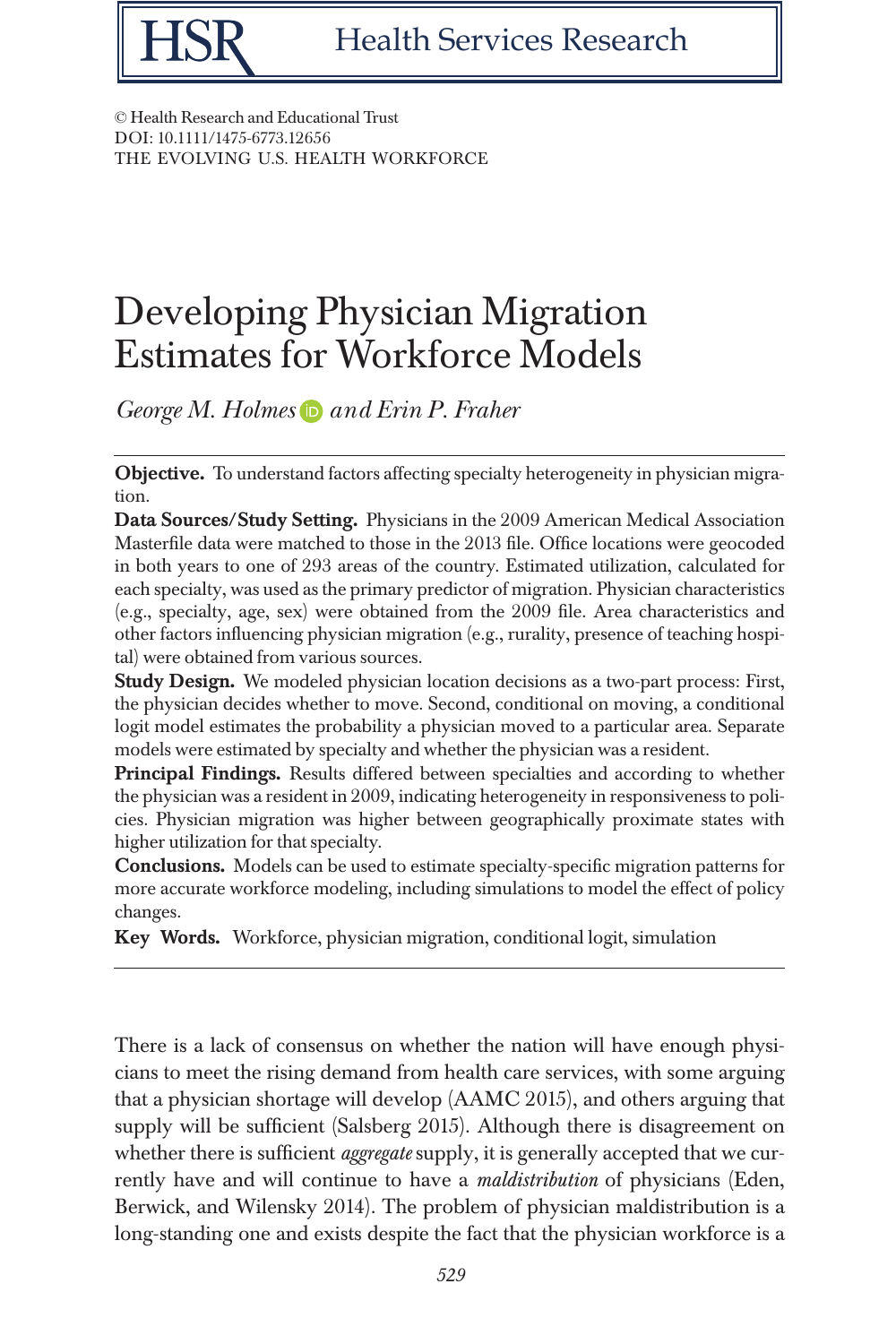mobile one. Previous studies have shown that one in five physicians change their county of practice within a 5-year period (Ricketts 2013a, b) and that rural areas, especially those on the fringes of urban ones, often gain physicians as a result of these moves (Ricketts and Randolph 2007).

Seminal work by Newhouse offered the "sandpile" hypothesis—supply will be higher in more populous areas with more demand, and then as the overall supply increases, supply in areas with lower demand will increase (Rosenthal, Zaslavsky, and Newhouse 2005). In his work, and most subsequent work, the demand for physician services and physicians' location decisions was driven by population growth and demographic factors, including the overall wealth of the community (Cooper, Getzen, and Laud 2003). Other research on physician migration patterns has identified additional factors driving location behavior, including the effect of the federal programs such as the National Health Service Corps (Pathman et al. 2012) and the importance of medical school and residency training location on physicians' practice location (Rosenblatt et al. 1993, 2002; Phillips et al. 2009; Chen et al. 2010). Studies of the effect of individual-level physician characteristics on physician migration have shown that younger, female physicians tend to move more than older, male physicians and that primary care physicians and general surgeons less than other specialties (Ricketts 2013a, b).

Studies of the effect of physician specialty on migration suggest that more specialized physicians move more than generalists (Ricketts 2010, 2013a, b). This work suggests these moves may be the result of a physician's decision to locate to communities with higher population densities and academic health centers where more specialized practice is economically feasible. However, these studies leave important gaps in knowledge. In general, they do not specifically identify how the market for physician services may vary across specialties (e.g., family medicine vs. pediatric neurosurgeon) and between geographic areas. Models that examine the demand for specific types of health services at a more granular geographic level than state are needed to account for variations in demand for different types of physicians in different labor markets.

Address correspondence to George M. Holmes, Ph.D., Department of Health Policy and Management, Gillings School of Global Public Health and the Cecil G. Sheps Center for Health Services Research, University of North Carolina at Chapel Hill, 725 MLK Blvd. CB #7590, Chapel Hill, NC 27599-7590; e-mail: mark\_holmes@unc.edu. Erin P. Fraher, Ph.D., M.P.P., is with the Department of Family Medicine and the Cecil G. Sheps Center for Health Services Research, University of North Carolina at Chapel Hill, Chapel Hill, NC.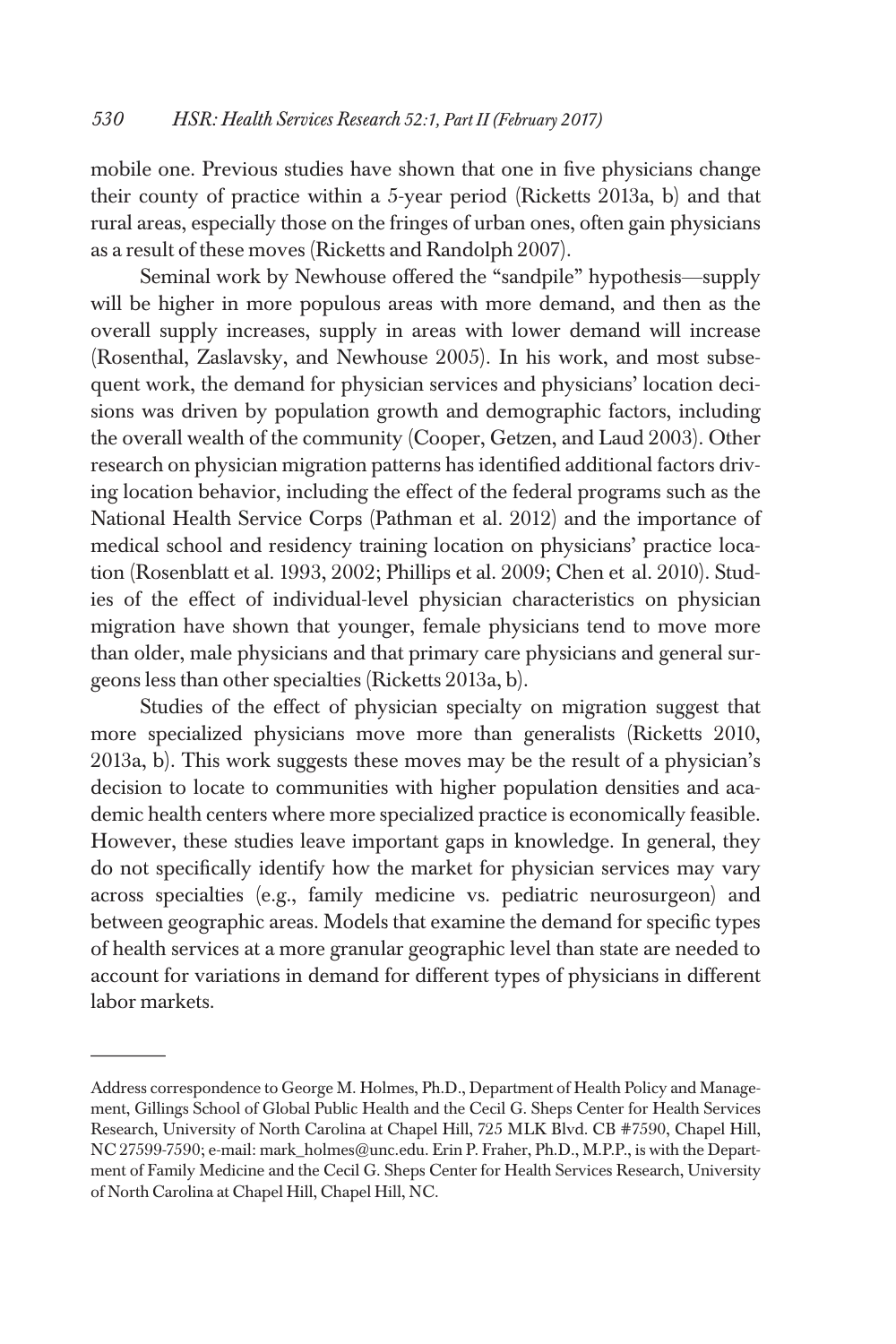The health care system is undergoing a period of rapid transformation in response to the Affordable Care Act and new payment models that emphasize value over volume. State and federal policy makers are attempting to redesign graduate medical education to address physician supply and maldistribution (Spero et al. 2013; Institute of Medicine 2014; Kaufman and Alfero 2015). At the same time, market forces (e.g., the continued expansion of new models of care such as accountable care organizations and consolidation of the health care system) are changing incentives. Together, these forces lead to uncertainty in a period where health workforce planning is becoming more important.

Most physician projection models do not account for the migration of physicians between or within states (Health Resources and Services Administration 2014; IHS, Inc. 2015). These models limit our ability to understand how the supply of physicians in different specialties may change over time. Such data are critical to inform policy makers' efforts to target federal funds to address physician maldistribution. Forecasts of physician supply at the national level tell us little about where, for example, we may need to invest in additional graduate medical training opportunities, increase National Health Service Corps funding, or target bonus payments. In this manuscript, we address these gaps by developing a model that specifies how individual physician location decisions are influenced by the demand for services offered by that type of physician specialty at the substate level. Furthermore, we include factors not previously considered such as how well a "dissimilarity index"—a measure of how similar two locations are to each other—explains physician moves.

# DATA

The primary data source is the AMA Masterfile (MF) for years 2009 and 2013. The AMA MF is an annual compilation of every licensed physician in the United States and includes physician age, sex, specialty, and location in addition to details on their current practice (e.g., part time vs. full time, patient care vs. research). ZIP codes of the office locations in 2009 and 2013 are geocoded into one of 293 larger regions which we term tertiary service areas (TSAs); these are county-based representations of the Dartmouth Hospital Referral Regions (The Dartmouth Institute for Health Policy and Clinical Practice 2016). The over 200 AMA specialties are mapped into one of 35 specialties.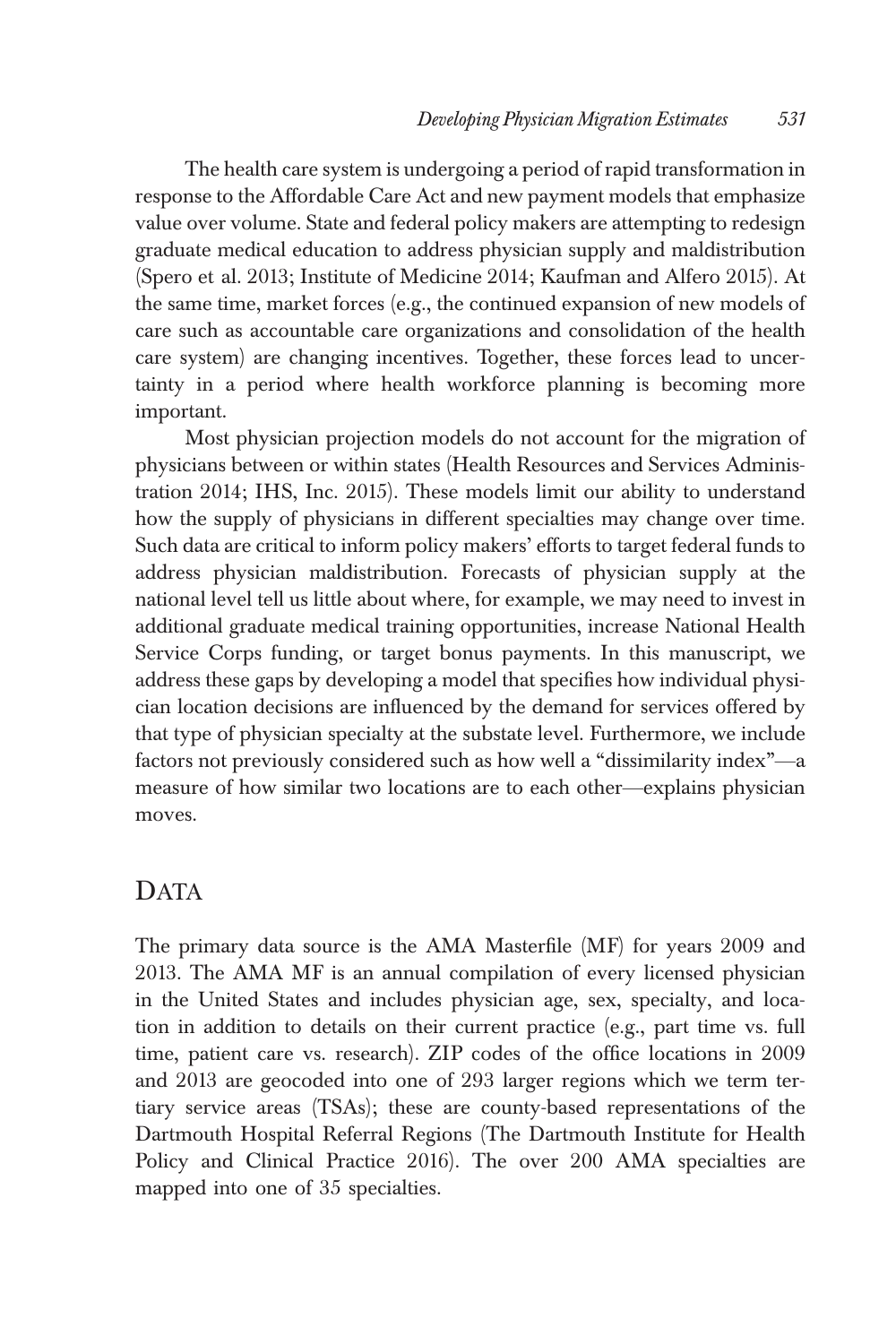#### 532 HSR: Health Services Research 52:1, Part II (February 2017)

The primary independent variable is the number of visits to this specialty predicted to be demanded by residents of the area. The approach is largely consistent with work by others (Glied and Ma 2015). Briefly, we use Medical Expenditure Panel Survey data on national utilization patterns as a function of individual characteristics such as age, sex, insurance coverage, presence of comorbidities, insurance coverage, income, and health behaviors and risk factors and interpolate utilization at the local (county) level using small area estimation methods (Rao 2003). These are done for each of 19 clinical service areas for inpatient, outpatient, and emergency department settings. Thus, we have local (county-level) estimates for 57 different services. These are mapped into 35 different specialties using patterns of which type of specialty provides for which type of services (Holmes et al. 2013). We hypothesize that areas with higher utilization will be more attractive to physicians and thus have higher probability.

We include other measures of the area hypothesized to affect migration. County sociodemographics, such as including population density, age structure (percent aged <18 and percent aged >65), economics (percent with income <US\$ 50,000; percent unemployment), race/ethnicity (percent Hispanic; percent non-white non-Hispanic), and education (percent with at least a college degree), capture the relative appeal of the area. Because certain specialties may cluster together at a limited number of hospitals, we also include an indicator for whether there is a teaching hospital in the TSA (American Hospital Association), with the expectation that subspecialties would be more likely to locate in a TSA with a teaching hospital. Because (relative) physician supply tends to be lower in rural areas, we include measures for the percent of the population in the TSA living in a metropolitan and percent living in micropolitan area (US Office of Management and Budget). In our particular data extract, we did not have information on whether the physician was an international medical graduate (IMG), who are known to have different migration patterns (e.g., more likely to practice in medically underserved areas, such as being employed by city or county governments) (Cohen 2006).

We also calculate a pairwise "dissimilarity index" of two areas by converting each measure to a z-score and then calculating the Euclidean distance between two areas by summing the difference between the z-score of each measure. This captures how dissimilar two areas are across these dimensions. For example, Morganton, WV, has a similar sociodemographic structure as Marquette, MI, so a physician living in Morganton may more strongly consider a move to Marquette than a highly dissimilar area, like Los Angeles, CA,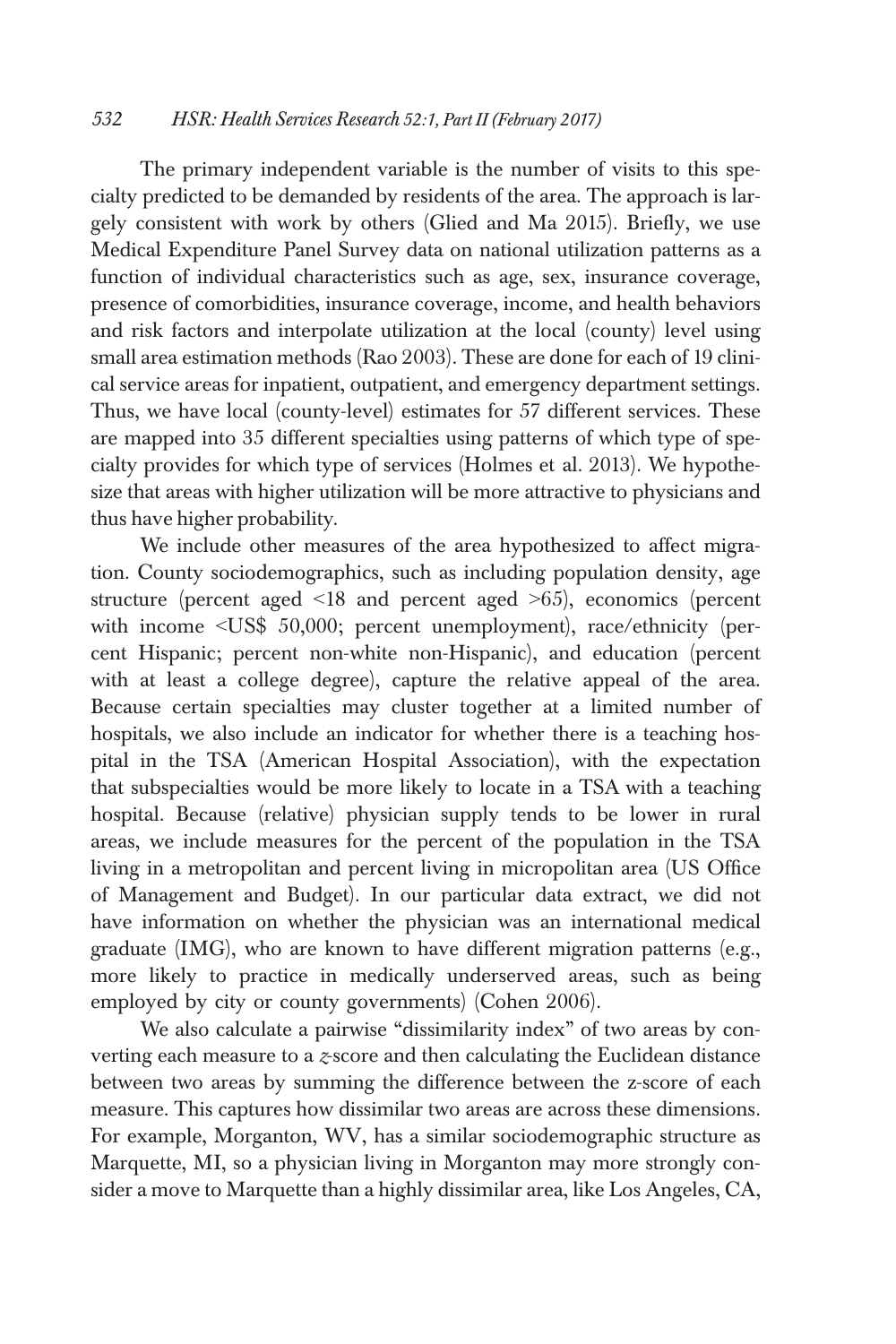Harlingen TX, or Manhattan, NY. It draws loosely from the "intervening opportunity" theory of migration (Stouffer 1940) if the "dissimilarity index" can be used as a measure of "the number of opportunities at that location." That is, the index can be used to measure labor market opportunity (e.g., a physician specializing or interested in certain populations) as well as the desirability of the community; a physician practicing in a coastal South Atlantic affluent community may consider moving to a low-income Midwestern community, but she may be more likely to consider a community similar to her current one. We hypothesize that moves will be more likely among similar communities, but it is also possible that physicians may look for "fresh start" and choose a dissimilar location.

The intervening opportunity theory also predicts that the probability of moving to a location will be inversely proportional to the number of more proximate opportunities; here, we use distance to approximate this notion. For each TSA-TSA dyad, we also calculate the natural logarithm of the aerial distance (in miles) between the population centroids because migration may be higher between more proximal TSAs. That is, physicians may execute a local move to a contiguous TSA within a metropolitan area, but a move across the country is more involved.

## CONCEPTUAL MODEL

Following earlier work on physician migration (Holmes 2005), we specify migration as a physician-level model involving multiple decisions. This specification, rather than modeling aggregate flows, allows modeling of how physician characteristics affect decisions. We specify the location as a two-decision process.

- Decision 1: Does the physician move to a new location?
- Decision 2: If the physician decides to move, to which location does she move?

The decision whether to move uses a logistic regression, while the location decision uses a conditional logit (polychotomous). Although an alternative approach would be to specify this as one model, offering the current location as one choice, this form is more flexible and is far less computationally intense; as will be shown below, because most (roughly 80 percent) physicians remain in the same location over a 5-year period, this two-step approach reduces the number of observations in the conditional logit considerably. Given the large number of location choices available (293 TSAs, minus the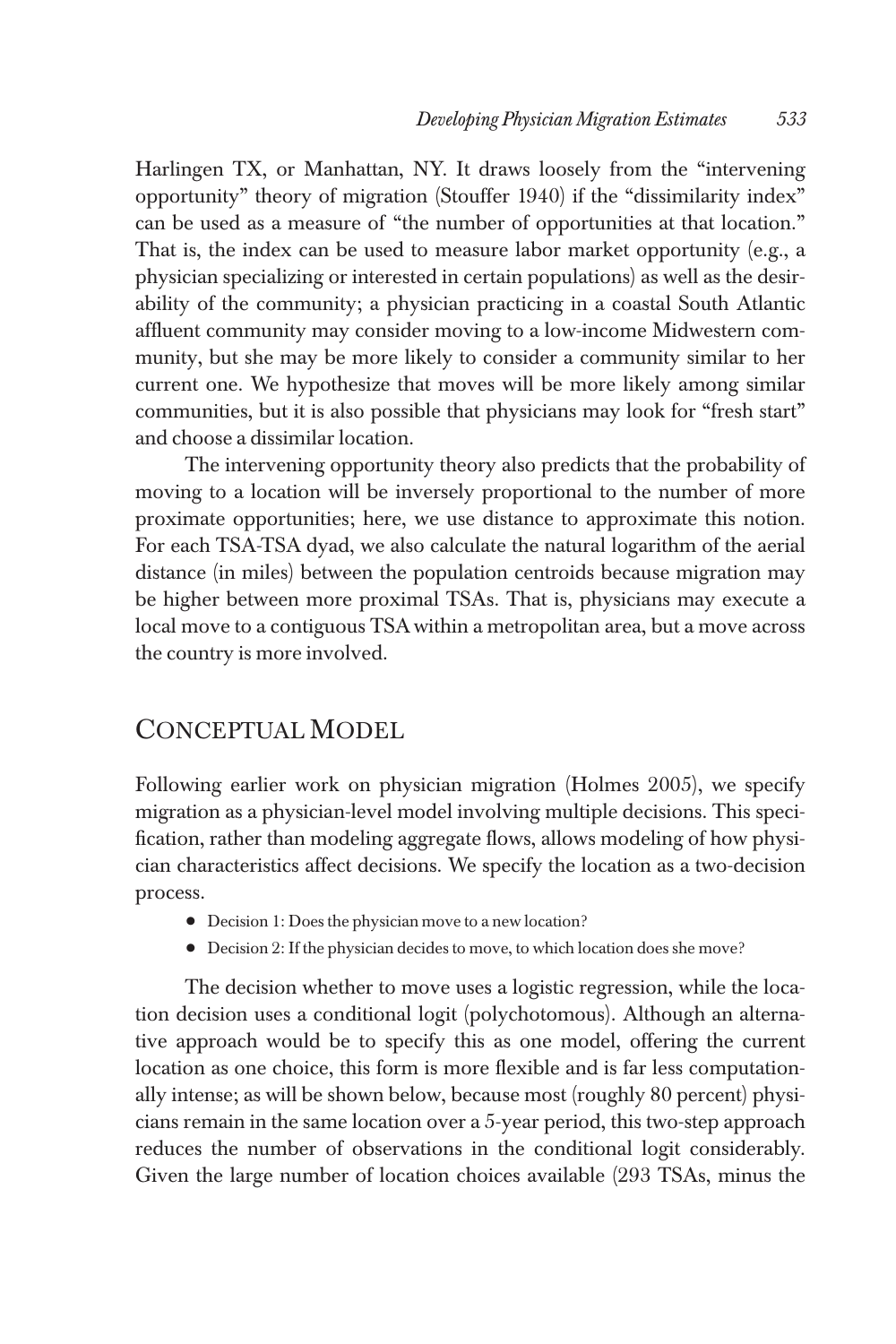current location  $= 292$ ), the number of observations increases quickly (Table 1).

Given known differences in behavior of residents versus nonresidents (Ricketts and Randolph 2007), we model physicians who are in a residency program in the first time period separately from those who had completed residency prior to the first period. Due to space limitations, we primarily focus on those physicians who were not residents in 2009. Likewise, because physicians of different specialties have different markets and migrate in different manners (Ricketts and Randolph 2007), we model each specialty separately. Here, we focus on a subset of our 35 physician specialties, including primary care (family medicine, internal medicine, pediatrics), medical subspecialties (cardiologist, pediatric nonsurgical subspecialties), and surgical (general surgery, OB/ GYN).

## Move Decision

We use a logistic regression to model the probability that a physician remains in the same TSA in 2013 as in 2009. We include physician characteristics (sex, age) as well as characteristics of the 2009 area, including total demand, demand per physician, sociodemographics, rural–urban measures, and whether there is at least one teaching hospital in the TSA. We hypothesize that physicians are more likely to remain in areas with (1) higher total and (2) perphysician demand, (3) higher socioeconomic status, (4) rural communities, and (5) at least one teaching hospital. Ricketts and Randolph (2007) showed a

| Specialty                       | <i><b>Observations</b></i> | Stayed in TSA<br>2009-2013 | Age (2009) | Female         | Resident<br>in 200.9 |
|---------------------------------|----------------------------|----------------------------|------------|----------------|----------------------|
| Cardiology                      | 24,351                     | 0.794(19,341)              | 48.6(10.8) | 0.116(2,827)   | 0.117(2,844)         |
| General surgery                 | 31,004                     | 0.747(23,151)              | 47.6(11.6) | 0.177(5,480)   | 0.134(4,140)         |
| Family medicine                 | 104,878                    | 0.798(83,698)              | 47.2(11.0) | 0.367(38,451)  | 0.082(8,599)         |
| <b>Internal</b><br>medicine     | 117,537                    | 0.771(90,614)              | 46.5(11.2) | 0.357(41,953)  | 0.107(12,628)        |
| General<br>pediatrics           | 59,389                     | 0.776(46,086)              | 46.0(11.8) | 0.598(35,540)  | 0.111(6,595)         |
| Ped. nonsurgical<br>specialists | 13,342                     | 0.724(9,655)               | 45.6(10.1) | 0.446(5,956)   | 0.150(2,001)         |
| OB/GYN                          | 41,475                     | 0.782(32,420)              | 47.1(11.7) | 0.511(21,179)  | 0.105(4,340)         |
| <b>Total</b>                    | 391,976                    | 0.778(304,965)             | 46.9(11.3) | 0.386(151,386) | 0.105(41,147)        |

Table 1: Summary Statistics for Physician Characteristics

Cells: Proportion (N) or Mean (SD).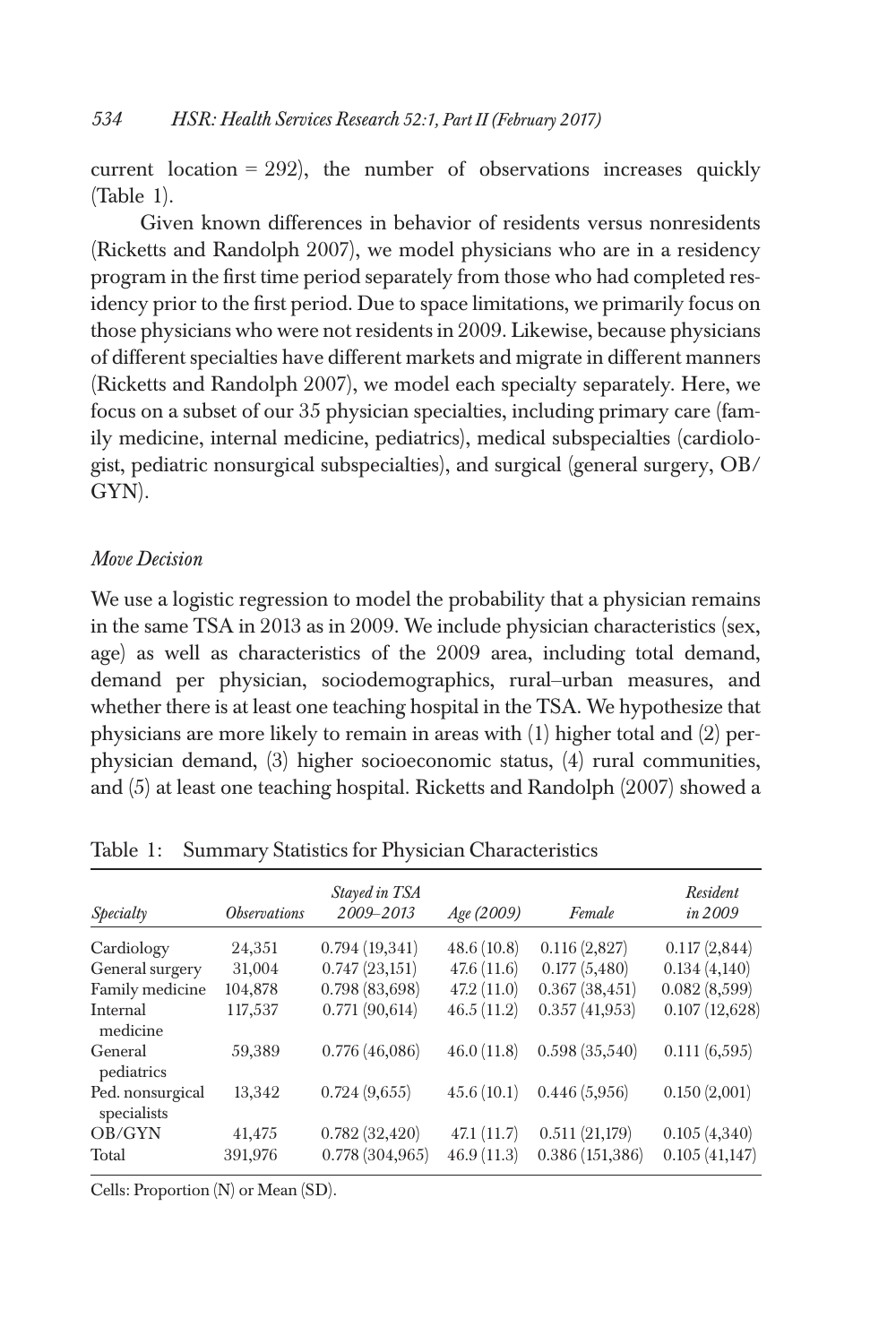net flow of physicians from urban to rural areas, and a teaching hospital may serve as an additional "professional magnet" encouraging physicians to remain in the community.

#### Location Decision

Conditional on deciding to move, the physician's probability of selecting area A is specified as

$$
Pr \text{ (move to A)} = \frac{\exp(X_{A}\beta)}{\sum_{j} \exp(X_{j}\beta)}
$$

where the denominator includes the sum of all areas other than the current location (given that the physician decided to move). The vector  $X_A$  contains area characteristics known or hypothesized to affect physician migration patterns measured at the potential destination (rather than the 2009 location). We include the demand measures for the area, the community measures used in the "stay" model, and the dyad comparisons (dissimilarity and distance).

By combining the two results, we can generate physician-specific estimates of probability of migration to each TSA in the country as a function of physician and area characteristics. For example, the probability of moving from area A to area B is

Pr (Location B in2013|Location A in2009) = Pr (leave A)  $\ast$  (pr (B|leave A)

## RESULTS

Table 2 summarizes the physician characteristics for each of the considered specialties. The percentage of physicians staying in their 2009 TSA varies by specialty, with pediatric nonsurgical specialties the least likely to remain in their location (72.4 percent) and internists the most likely to remain (79.8 percent). The average age is between 45 and 49, but the percent female varies considerably, with 11.6 of surgeons and 59.8 percent of pediatricians being female.

Because the dissimilarity index and distance are dyad specific, we show values in Figure 1 for Charleston, SC, which has the lowest average dissimilarity of any TSA.<sup>1</sup> Medians are shown by a vertical and horizontal line, and the values are logged. The TSAs most similar to Charleston include two other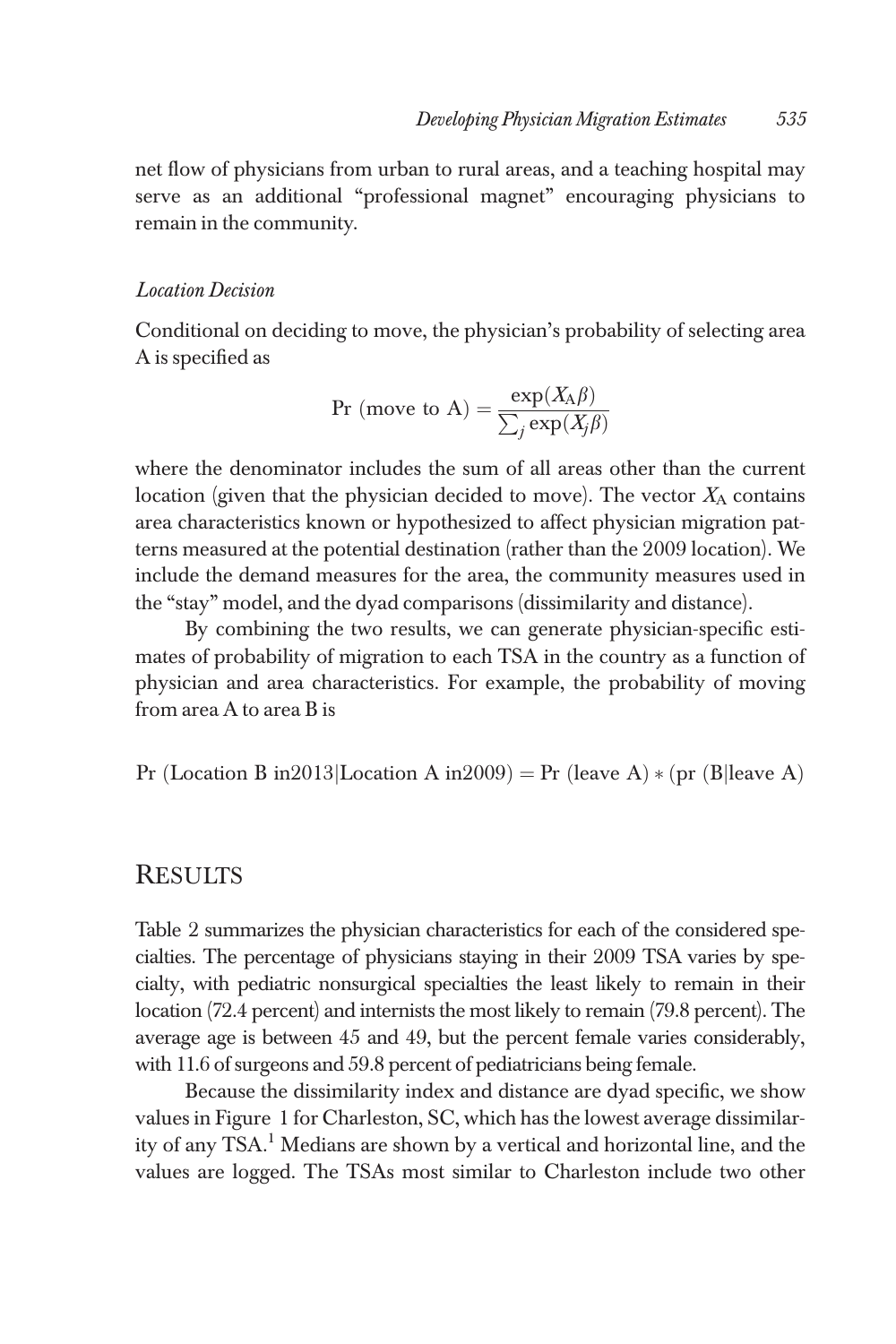| Table 2: Logistic Results: Decision to Stay in 2009 TSA |                                  |                                    |                                                    |                               |                                    |                                    |                                                       |
|---------------------------------------------------------|----------------------------------|------------------------------------|----------------------------------------------------|-------------------------------|------------------------------------|------------------------------------|-------------------------------------------------------|
|                                                         | Card.                            | Surgery                            | Fam. Med                                           | Int. Med.                     | Pediatrics                         | Ped. Nonsurgeon                    | O B/GY N                                              |
| Utilization                                             |                                  |                                    |                                                    |                               |                                    |                                    |                                                       |
| $V\text{isits}(10,000)$                                 | $1.02^{\dagger}$ $(1.01, 1.02)$  | $1.03$ <sup>†</sup> $(1.02, 1.03)$ | $1.00^{\dagger} (1.00, 1.00)$                      | $1.01^{\dagger} (1.01, 1.01)$ | $1.00$ <sup>†</sup> $(1.00, 1.00)$ | $1.03^{\dagger} (1.02, 1.04)$      | $1.01^{\dagger}$ $(1.01, 1.01)$                       |
| Visits per phys                                         | 1.00(0.87, 1.14)                 | 0.91(0.63, 1.33)                   | $0.87^{\dagger}$ (0.85, 0.90)                      | 0.86(0.74, 1.00)              | $0.92^{\dagger} (0.88, 0.95)$      | $0.88^{\dagger}$ (0.83, 0.92)      | $0.68^{\dagger}$ (0.58, 0.80)                         |
| Physician characteristics                               |                                  |                                    |                                                    |                               |                                    |                                    |                                                       |
| Age                                                     | $1.36^{\dagger} (1.32, 1.41)$    | $1.28^{\dagger}$ (1.25, 1.31)      | $1.23$ <sup>†</sup> $(1.21, 1.24)$                 | $1.28^{\dagger}$ (1.27, 1.30) | $1.30^{\dagger}$ (1.28, 1.32)      | $1.23$ <sup>†</sup> $(1.17, 1.28)$ | $1.34^{\dagger}$ $(1.31, 1.36)$                       |
| Age squared                                             | $1.00^{\dagger}$ $(1.00, 1.00)$  | $1.00^{\dagger} (1.00, 1.00)$      | $1.00^{\dagger} (1.00, 1.00)$                      | $1.00^{\dagger} (1.00, 1.00)$ | $1.00^{\dagger} (1.00, 1.00)$      | $1.00^{\dagger}$ $(1.00, 1.00)$    | $1.00^{\dagger}$ $(1.00, 1.00)$                       |
| Female                                                  | $0.88^{4}$ (0.78, 0.99)          | $0.88^{\dagger}$ (0.81, 0.96)      | $0.94$ <sup>†</sup> $(0.90, 0.97)$                 | 1.01(0.97, 1.04)              | $0.95\sqrt[4]{0.90}$ , 1.00)       | 0.95(0.86, 1.05)                   | $1.11^{\dagger} (1.04, 1.19)$                         |
| 2009 location                                           |                                  |                                    |                                                    |                               |                                    |                                    |                                                       |
| characteristics                                         |                                  |                                    |                                                    |                               |                                    |                                    |                                                       |
| Pct childrer                                            | 1.10(1.00, 1.21)                 | 1.06(0.98, 1.14)                   | $1.04$ <sup>‡</sup> $(1.00, 1.09)$                 | 0.98(0.94, 1.02)              | 1.00(0.95, 1.06)                   | 0.94(0.84, 1.06)                   | 1.03(0.97, 1.11)                                      |
| Pctelderly                                              | $1.15^\circ (1.04, 1.27)$        | 1.04(0.96, 1.13)                   | 1.01(0.97, 1.06)                                   | 0.96(0.92, 1.00)              | 0.97(0.91, 1.03)                   | 0.95(0.84, 1.08)                   | 1.00(0.93, 1.07)                                      |
| Pct white                                               | 0.95(0.87, 1.03)                 | 1.02(0.96, 1.09)                   | $1.11^{\dagger} (1.07, 1.15)$                      | $1.06^{\dagger} (1.03, 1.10)$ | $1.17^{\dagger}$ (1.11, 1.22)      | $1.22^{\dagger}$ (1.11, 1.34)      | $1.09$ <sup><math>\degree</math></sup> $(1.03, 1.16)$ |
| Non-Hispanic                                            |                                  |                                    |                                                    |                               |                                    |                                    |                                                       |
| Pct Hispanic                                            | 1.06(0.99, 1.15)                 | $1.08$ <sup>3</sup> $(1.02, 1.14)$ | $1.04$ <sup>†</sup> (1.01, 1.08)                   | $1.08^{\dagger} (1.05, 1.11)$ | $1.09'$ $(1.05, 1.14)$             | $1.17^{\dagger}$ (1.08, 1.27)      | $1.09^{\dagger} (1.03, 1.15)$                         |
| Pctincome                                               | $1.24$ <sup>†</sup> (1.13, 1.36) | $1.15$ <sup>†</sup> $(1.07, 1.24)$ | $1.19$ <sup>†</sup> $(1.15, 1.24)$                 | $1.25^{\dagger}$ (1.20, 1.30) | $1.34$ <sup>†</sup> (1.27, 1.42)   | $1.35^{\dagger}$ (1.20, 1.52)      | $1.28$ <sup>†</sup> (1.20, 1.37)                      |
| $<$ \$50K                                               |                                  |                                    |                                                    |                               |                                    |                                    |                                                       |
| Pct college-                                            | 1.09(1.00, 1.20)                 |                                    | $1.02(0.95, 1.10)$ $1.06^{\dagger}$ $(1.02, 1.10)$ | $1.07^{\dagger}$ (1.03, 1.11) | $1.12^{\dagger} (1.06, 1.18)$      | 1.12(1.00, 1.26)                   | 1.06(0.99, 1.14)                                      |
| educated                                                |                                  |                                    |                                                    |                               |                                    |                                    |                                                       |
| Unemployment                                            | $0.85^{\dagger}$ (0.79, 0.92)    | $0.84^{\dagger}$ (0.79, 0.89)      | $0.91^{\dagger}$ (0.88, 0.94)                      | $0.84^{\dagger}$ (0.82, 0.87) | $0.87^{\dagger}$ (0.83, 0.91)      | $0.87^{\dagger}$ $(0.79, 0.97)$    | $0.85^{\dagger}$ (0.80, 0.90)                         |
| Pop density                                             | $0.89^{\dagger} (0.87, 0.92)$    | $0.93$ <sup>†</sup> $(0.91, 0.95)$ | $0.92^{\dagger}$ (0.90, 0.93)                      | $0.89^{\dagger}$ (0.89, 0.90) | $0.87^{\dagger} (0.86, 0.88)$      | $0.91$ <sup>†</sup> $(0.88, 0.93)$ | $0.90^{\dagger}$ (0.89, 0.92)                         |
| $Pct$ metro $(10)$                                      | 0.96(0.90, 1.02)                 | 1.01(0.97, 1.06)                   | 1.02(1.00, 1.04)                                   | 0.99(0.97, 1.02)              | 0.96(0.92, 1.00)                   | 0.98(0.89, 1.07)                   | $0.92^{\dagger} (0.88, 0.97)$                         |
| $Pct$ micro $(710)$                                     | 0.98(0.90, 1.07)                 | 1.02(0.95, 1.08)                   | $1.03‡$ $(1.00, 1.06)$                             | 1.01(0.98, 1.05)              | 0.99(0.94, 1.05)                   | 0.93(0.82, 1.06)                   | $0.92^{4}$ (0.87, 0.99)                               |
| Has teaching                                            | 0.98(0.86, 1.10)                 | $0.83^{\dagger}$ (0.75, 0.91)      | $1.10^{\dagger}$ $(1.05, 1.15)$                    | 1.01(0.96, 1.07)              | $0.90^{\dagger} (0.83, 0.97)$      | 0.85(0.72, 1.01)                   | $0.90\frac{1}{1}(0.83, 0.98)$                         |
| hospita                                                 |                                  |                                    |                                                    |                               |                                    |                                    |                                                       |
|                                                         |                                  |                                    |                                                    |                               |                                    |                                    |                                                       |

536 HSR: Health Services Research 52:1, Part II (February 2017)

95% CIs shown in parentheses. †Significant at 1%. ‡Significant at 5%. Odds ratios shown. Odds ratios shown.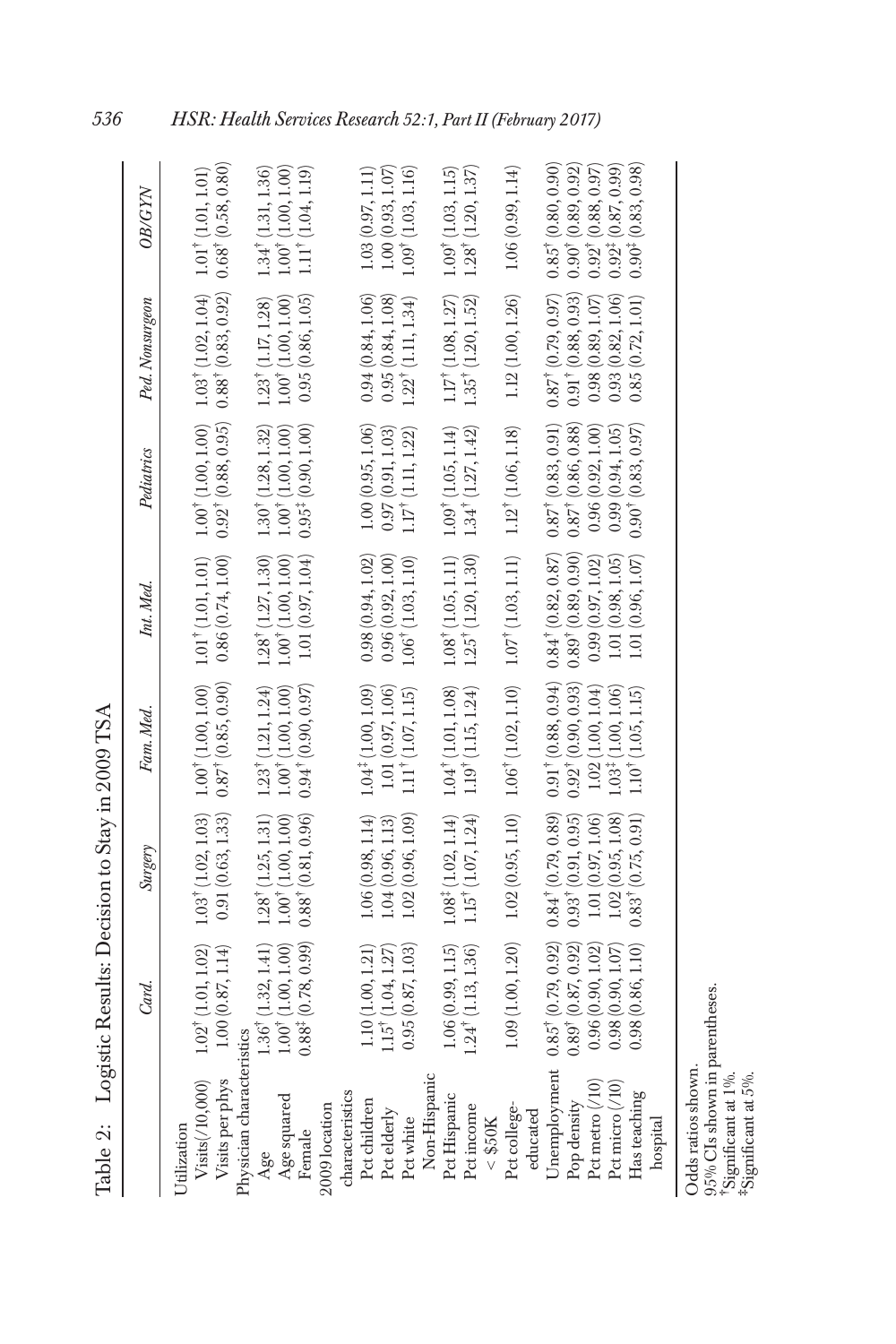

Figure 1: Example Dissimilarity and Distance

TSAs in the Carolinas—Greensboro, NC, and Greenville, SC—but also Huntsville, AL, and Tulsa, OK. Meanwhile, the closest TSA—Florence, SC has a dissimilarity index higher than the median. Consistent with Tobler's First law of Geography ("near things are more related than distant things"), proximate TSAs are more similar, but there is considerable variation: It is possible to find near TSAs that are dissimilar and distant ones that are similar.

## Regression Results: Stay

Table 3 shows the results of the logits predicting whether the physician remains in the 2009 TSA. In terms of characteristics of the current location, the higher the expected number of visits, the more likely the physician remains in that location; this variable was more predictive of staying than an aggregate population measure (based on log-likelihoods, not shown). However, the more visits per physician, the less likely the physician remains in that location. This was unexpected, as we expected that holding constant the number of visits, a higher demand per physician would mean more enticement to stay. Across the specialties, age has an increasing but diminishing effect; see Figure 2 for the probability of staying in the same TSA over 5 years for four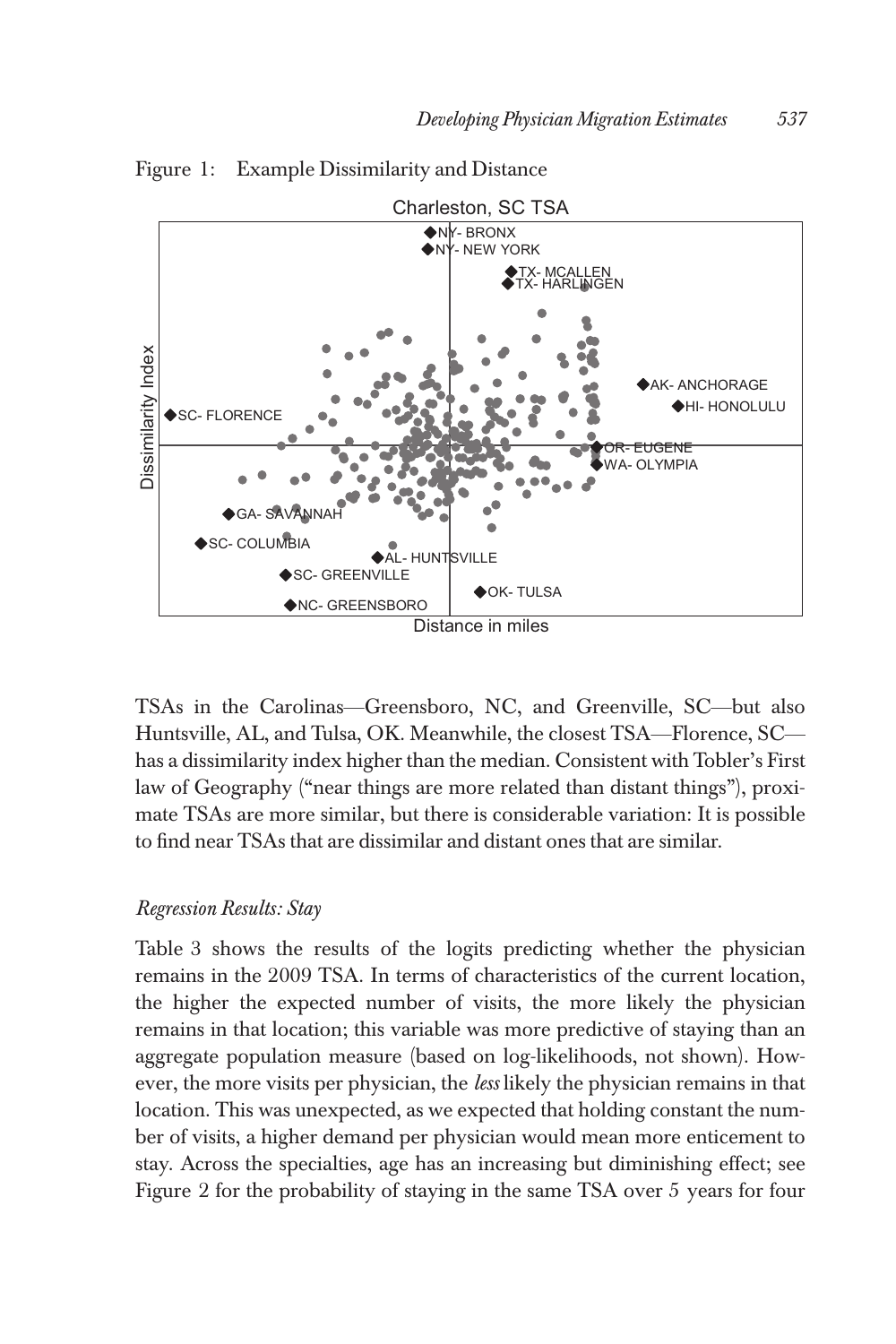|                                | Card.                            | Surgery                                                     | Fam. Med.                                                                           | Int. Med.                                                                                                                                                                                                                                                                                                                | Pediatrics                      | Ped. Nonsurgeon                                             | <b>OB/GYN</b>                 |
|--------------------------------|----------------------------------|-------------------------------------------------------------|-------------------------------------------------------------------------------------|--------------------------------------------------------------------------------------------------------------------------------------------------------------------------------------------------------------------------------------------------------------------------------------------------------------------------|---------------------------------|-------------------------------------------------------------|-------------------------------|
| Utilization measures           |                                  |                                                             |                                                                                     |                                                                                                                                                                                                                                                                                                                          |                                 |                                                             |                               |
| $V_{\text{isits}}(10\text{K})$ |                                  |                                                             |                                                                                     |                                                                                                                                                                                                                                                                                                                          |                                 |                                                             |                               |
| Demand per                     |                                  |                                                             |                                                                                     | $1.03^{\dagger} (1.03, 1.03) - 1.07^{\dagger} (1.07, 1.08) - 1.00^{\dagger} (1.00, 1.00) - 1.02^{\dagger} (1.02, 1.02) - 1.01^{\dagger} (1.01, 1.01) - 1.06^{\dagger} (1.06, 1.07) - 1.02^{\dagger} (1.02, 1.02) - 0.94^{\dagger} (0.93, 0.95) - 0.80^{\dagger} (0.78, 0.83) - 0.97^{\dagger} (0.9$                      |                                 |                                                             |                               |
| phys(100s)                     |                                  |                                                             |                                                                                     |                                                                                                                                                                                                                                                                                                                          |                                 |                                                             |                               |
| Destination characteristics    |                                  |                                                             |                                                                                     |                                                                                                                                                                                                                                                                                                                          |                                 |                                                             |                               |
| Pct children                   |                                  |                                                             |                                                                                     | $1.24^{\dagger} (1.15, 1.34) \quad 1.22^{\dagger} (1.14, 1.30) \quad 1.14^{\dagger} (1.11, 1.19) \quad 1.15^{\dagger} (1.11, 1.18) \quad 1.18^{\dagger} (1.12, 1.23) \quad 1.27^{\dagger} (1.16, 1.39) \quad 1.12^{\dagger} (1.06, 1.19) \quad 1.120^{\dagger} (1.16, 1.30) \quad 1.17^{\dagger} (1.10, 1.24) \quad 1.1$ |                                 |                                                             |                               |
| Pct elderly                    |                                  |                                                             |                                                                                     |                                                                                                                                                                                                                                                                                                                          |                                 |                                                             |                               |
| Pct white                      | $0.87^{\dagger} (0.81, 0.94)$    |                                                             |                                                                                     | $0.90^{\dagger}$ (0.85, 0.95) $0.86^{\dagger}$ (0.83, 0.89) $0.82^{\dagger}$ (0.80, 0.85) $0.85^{\dagger}$ (0.82, 0.89)                                                                                                                                                                                                  |                                 | $0.82^{\dagger}$ (0.75, 0.89) $0.91^{\dagger}$ (0.87, 0.96) |                               |
| Non-Hispanic                   |                                  |                                                             |                                                                                     |                                                                                                                                                                                                                                                                                                                          |                                 |                                                             |                               |
| Pct Hispanic                   |                                  |                                                             |                                                                                     | $0.98(0.91, 1.04)$ $1.01(0.96, 1.06)$ $0.05(0.97, 1.02)$ $1.02(0.00, 1.06)$ $1.02(0.00, 0.99(0.99, 0.99(0.92, 1.07)$ $1.07)$ $1.02(1.02, 1.12)$                                                                                                                                                                          |                                 |                                                             |                               |
| Pct income                     |                                  |                                                             |                                                                                     | $0.92^{\sharp} \ (0.86,0.99) \quad 0.87^{\dag} \ (0.82,0.92) \quad 0.83^{\dag} \ (0.81,0.86) \quad 0.87^{\dag} \ (0.84,0.90) \quad 0.83^{\dag} \ (0.80,0.87) \quad 0.80^{\dag} \ (0.73,0.87) \quad 0.83^{\dag} \ (0.79,0.87)$                                                                                            |                                 |                                                             |                               |
| < \$50K                        |                                  |                                                             |                                                                                     |                                                                                                                                                                                                                                                                                                                          |                                 |                                                             |                               |
| Pct w/college                  |                                  |                                                             | $1.18' (1.10, 1.27)$ $1.09' (1.03, 1.16)$ $1.16' (1.13, 1.20)$ $1.09' (1.05, 1.12)$ |                                                                                                                                                                                                                                                                                                                          | $1.08^{\dagger}$ (1.03, 1.12)   | $1.12^{\ddagger}$ (1.02, 1.21)                              | 1.03(0.97, 1.08)              |
| Unemployment                   |                                  | $0.88^{\dagger}$ (0.82, 0.95) $0.93^{\dagger}$ (0.88, 0.98) | $0.96^\dagger\, (0.93, 0.98) \\ 1.03^\dagger\, (1.02, 1.05)$                        | $0.81^{\dagger}\,(0.78,\,0.83)$                                                                                                                                                                                                                                                                                          | $0.87^{\dagger}\,(0.84, 0.91)$  | $0.88^{\dagger}$ (0.81, 0.96)                               | $0.90^{\dagger}$ (0.86, 0.95) |
| Pop density                    | 0.99(0.97, 1.02)                 | 0.98(0.96, 1.01)                                            |                                                                                     | 0.99(0.98, 1.00)                                                                                                                                                                                                                                                                                                         | 1.00(0.99, 1.02)                | 1.02(0.99, 1.05)                                            | 1.00(0.99, 1.02)              |
| Has teach hosp                 | $1.31$ <sup>†</sup> (1.18, 1.45) | $1.41^{\dagger}\,(1.30,1.53)$                               | $1.31^{\, \dagger} \, (1.26, 1.36)$                                                 | $1.16^{\dagger}\,(1.11,\,1.21)$                                                                                                                                                                                                                                                                                          | $1.17^{\dagger}\,(1.09,\,1.24)$ | $1.23^{\dagger} (1.08, 1.41)$                               | $1.41^{\dagger}$ (1.31, 1.51) |
| Dyad comparison                |                                  |                                                             |                                                                                     |                                                                                                                                                                                                                                                                                                                          |                                 |                                                             |                               |
| Log(miles)                     |                                  |                                                             |                                                                                     | $0.60^{*}(0.59,0.61)$ $0.63^{*}(0.62,0.64)$ $0.58^{*}(0.58,0.59)$ $0.60^{*}(0.59,0.60)$ $0.60^{*}(0.59,0.60)$ $0.64^{*}(0.63,0.65)$ $0.61^{*}(0.61,0.62)$                                                                                                                                                                |                                 |                                                             |                               |
| Dissimilarity                  |                                  | $1.37^{\dagger}$ (1.18, 1.58) $1.13$ (1.00, 1.28)           |                                                                                     | $0.78^{\dagger}\left(0.71, 0.86\right) \quad 1.23^{\dagger}\left(1.16, 1.31\right) \quad 1.13^{\dagger}\left(1.05, 1.23\right) \quad 1.00\left(0.85, 1.17\right) \quad \  1.11\left(1.00, 1.22\right)$                                                                                                                   |                                 |                                                             |                               |
| (7100)                         |                                  |                                                             |                                                                                     |                                                                                                                                                                                                                                                                                                                          |                                 |                                                             |                               |
| Odds ratios shown.             |                                  |                                                             |                                                                                     |                                                                                                                                                                                                                                                                                                                          |                                 |                                                             |                               |
| 95% CIs shown in parentheses.  |                                  |                                                             |                                                                                     |                                                                                                                                                                                                                                                                                                                          |                                 |                                                             |                               |
| Significant at 1%              |                                  |                                                             |                                                                                     |                                                                                                                                                                                                                                                                                                                          |                                 |                                                             |                               |
| #Significant at 5%             |                                  |                                                             |                                                                                     |                                                                                                                                                                                                                                                                                                                          |                                 |                                                             |                               |

Table 3: Conditional Logit Results: Location, Conditional on Moving Table 3: Conditional Logit Results: Location, Conditional on Moving

538 HSR: Health Services Research 52:1, Part II (February 2017)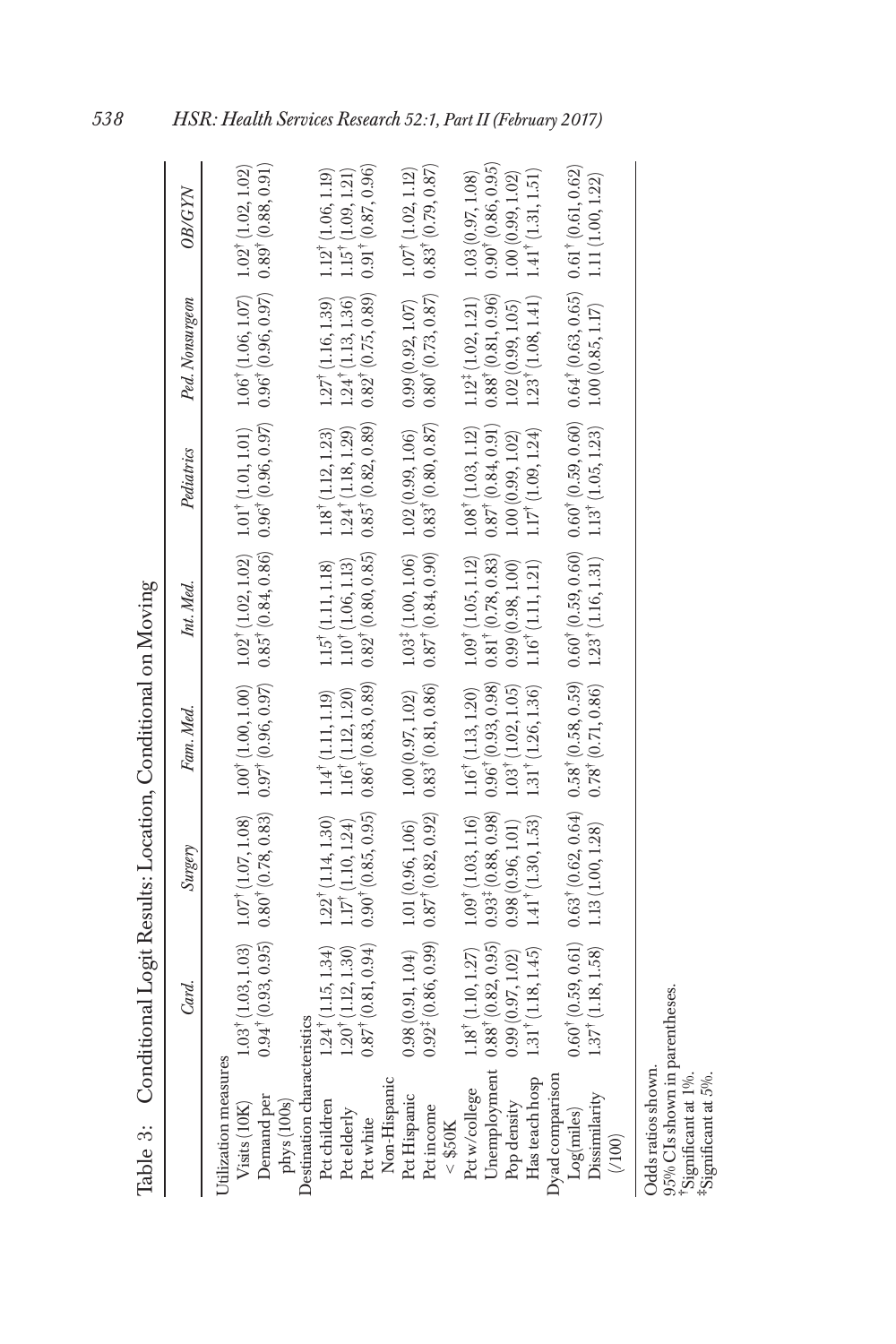

Figure 2: Predicted Probability of Staying, by Age

different specialties (evaluated at the sample means of the other variables). Pediatric nonsurgical specialists are the least likely to remain in the current TSA (and thus are the most mobile), while family physicians are the most likely to remain in their current location. Age-mobility profiles for residents, evaluated at ages for which there is sufficient overlap among residents versus nonresidents, were decidedly lower: approximately 20–30 percent fewer residents remain in the TSA than an otherwise equivalent resident. Women cardiologists, surgeons, family physicians, and pediatricians were less likely to stay, but female OB/GYNs were more likely to stay.

Higher unemployment and a lower percentage of residents with college degrees generally predicted leaving, but a higher percentage of residents with income above \$50,000 predicted staying. Holding constant the number of visits, the age structure of the community had little effect. Percent white non-Hispanic and Hispanic both positively predicted staying. Areas with higher population density saw more departures, but holding everything else constant, there was little effect of metropolitan or micropolitan status, with the exception of OB/GYNS more likely to stay in the most rural TSAs (the referent). Finally, family physicians were more likely to remain in a TSA with a teaching hospital, but surgeons, pediatricians, and OB/GYNs were less likely. more attractive to physicians, and perfect to physicians, and OB/GYNS were less likely.<br>
Representing the control of the control of the control of the control of the same TSA (and thus are the most mobile), while family p

#### Regression Results: Location, if Move

Table 3 presents the results of the conditional logit regressions. Areas with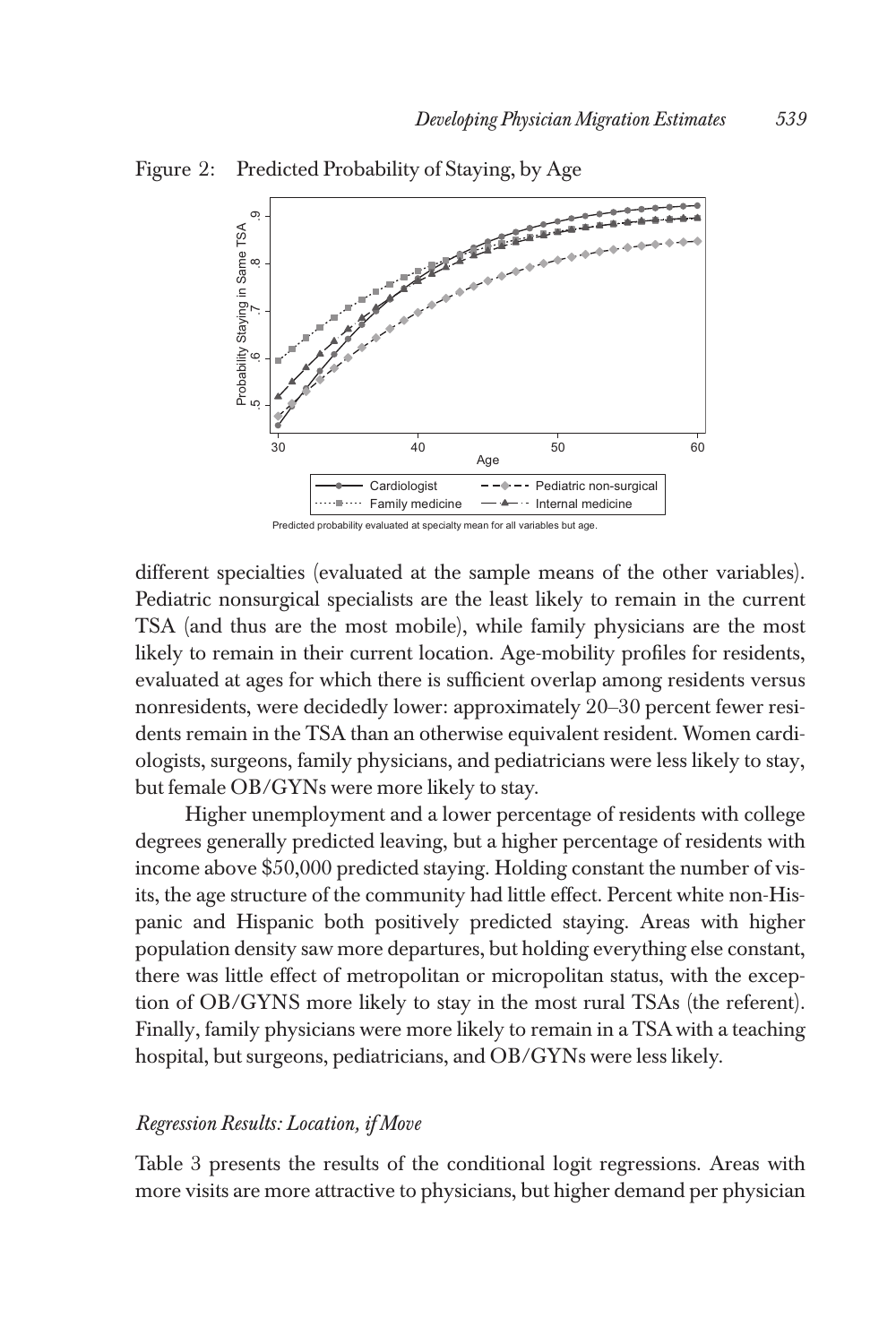decreases in-migration. Holding constant the number of visits, areas with a higher percentage of young or old attract more physicians. Areas with a greater percentage of white non-Hispanic attract fewer physicians. Socioeconomics are consistent in demonstrating a preference for higher income, more educated areas: higher unemployment, more with income below \$50,000, and fewer college-educated all lead to lower probability of moving to that location. Family physicians are drawn to areas with higher population density, and all are drawn to areas with a teaching hospital, although the effect varies across specialists—OB/GYNs and general surgeons are most drawn to a teaching hospital; internists and pediatricians are least, but it still has a positive effect.

Unsurprisingly, the distance to the potential destination TSA is negatively correlated with the probability of moving there; family physicians are most sensitive to distance (meaning their potential market is the most local), while among these specialties, pediatric nonsurgical specialists are the least sensitive to distance. The dissimilarity index has mixed results. Family physicians are more likely to move to a place that is more similar to their current location (an increase in dissimilarity leads to lower probability of that location). However, other specialties show no effect (surgery, pediatric nonsurgeons, OB/GYNs) or a positive effect, meaning the more dissimilar the location, the higher the likelihood of moving there.

## **DISCUSSION**

We found that the estimated utilization was a strong positive predictor of migration. Across the models, this measure performed better (from a loglikelihood perspective) than the typical measure of total population. Because the utilization measure accounts for age/sex profiles known to influence health care use (Ricketts et al. 2007) as well as additional factors such as health insurance coverage and health behaviors, it likely is a better measure of the total "economic" appeal of a community (from a health care provider standpoint) than a simple population-based measure. The use of visits, rather than population, allows for more realistic policy simulations. Although it is beyond the scope of this study to compare the predictions from multiple specifications of the model, the thought experiment is more natural when using visits. For example, if the goal was to simulate physician migration under various scenarios affecting utilization, such as (1) an expansion in health insurance coverage rates, (2) an increase in a population's obesity prevalence, (3) new systems of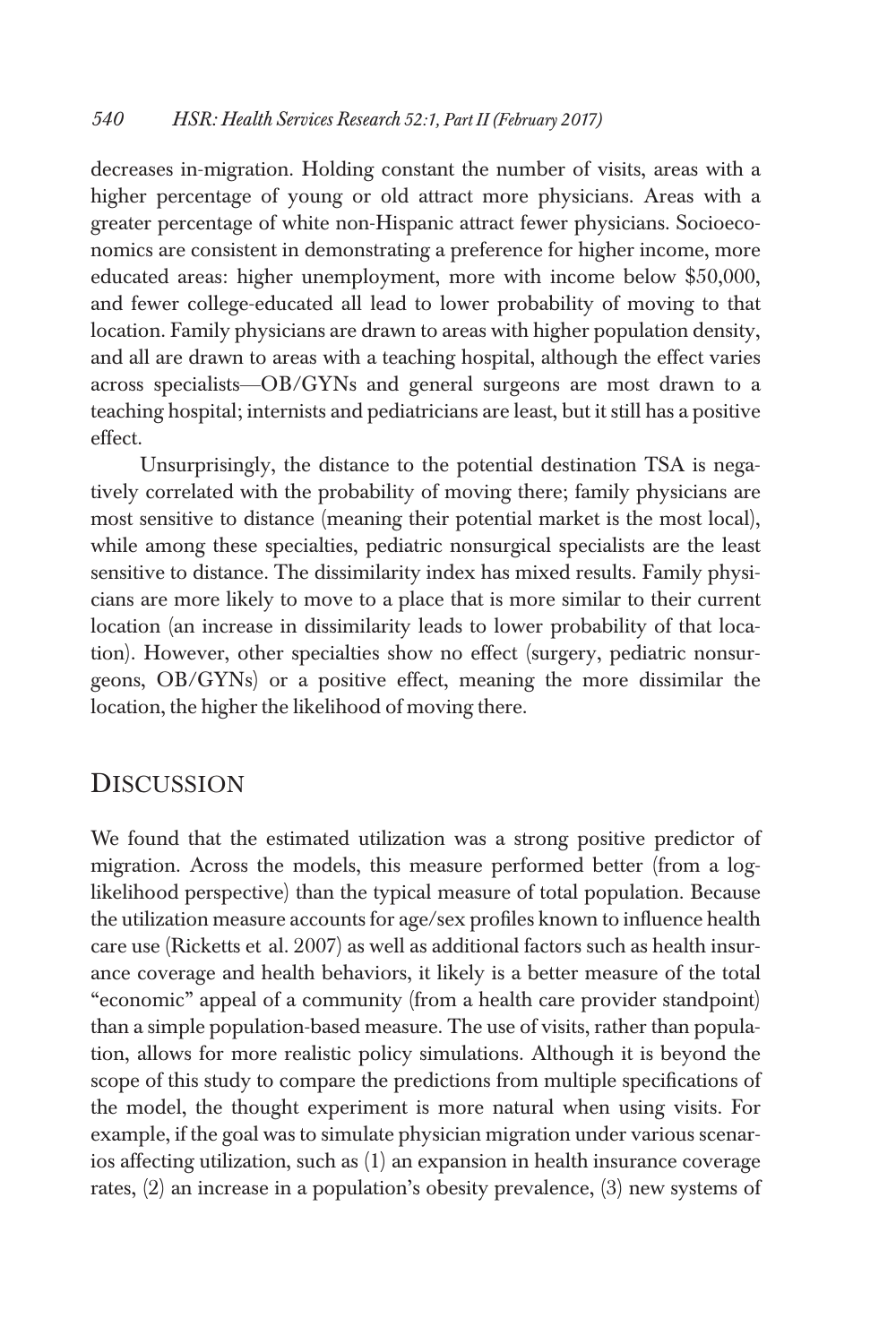care offering alternative incentives for setting (e.g., outpatient versus emergency department), or (4) changes in service delivery leading to decreases in total utilization (e.g., increased telemonitoring), the use of population as the primary determinant of demand in a community would be useless since none of these scenarios affect the total population in a community. By using visits as the causal pathway, the user is able to simulate the effect of these scenarios on migration patterns.

For example, we conducted a simple policy experiment where the number of family medicine visits increased by 2 percent in Texas (Glied and Ma 2015). For all nonresidents family physicians in the country, we calculated the probabilities of remaining in the 2009 location, the probability of moving to each TSA conditional on moving, and the full probability of each location in 2013 conditional on being in the location in 2009 as the probability of stay for that location, and the product of 1-Prob(stay) and Prob(location B | not staying). We then increased the number of visits to family physicians by 2 percent for those TSAs in Texas and repeated the probability calculations. We then aggregated the probabilities by 2013 location to estimate the number of physicians practicing in that location in 2013 (among those not residents in 2009) The effect on the estimated number of family physicians is relatively small; the model predicts a 0.3 percent increase in the number of family physicians in the Dallas and Houston TSAs, with smaller increases throughout the remainder of the state. This reinforces an important idea: An increase in visits may entice some in-migration, but the increase will likely be smaller than expected. The model used here can be used to simulate other, similar, policy effects.

Contrary to our expectations, this value expressed a ratio to the number of that specialty in the area was a negative predictor; busier places were less attractive. There are at last three reasons we could have obtained this unexpected result. First, highly underserved areas (with a high number of visits per physician) may be unattractive to potential in-migrants due to the prospect of being overwhelmed. Another potential explanation is that areas with high visits per physician have fewer physicians "than expected" and therefore this may be capturing the appeal of a community not measured through the included variables. Third, this could be capturing areas where physicians are working far more than their desired number of hours to meet demand, leading to burnout and the increased mobility in younger physicians seen in Figure 2.

The dissimilarity index, although theoretically attractive, generally performed poorly in predicting physician migration. In exploring the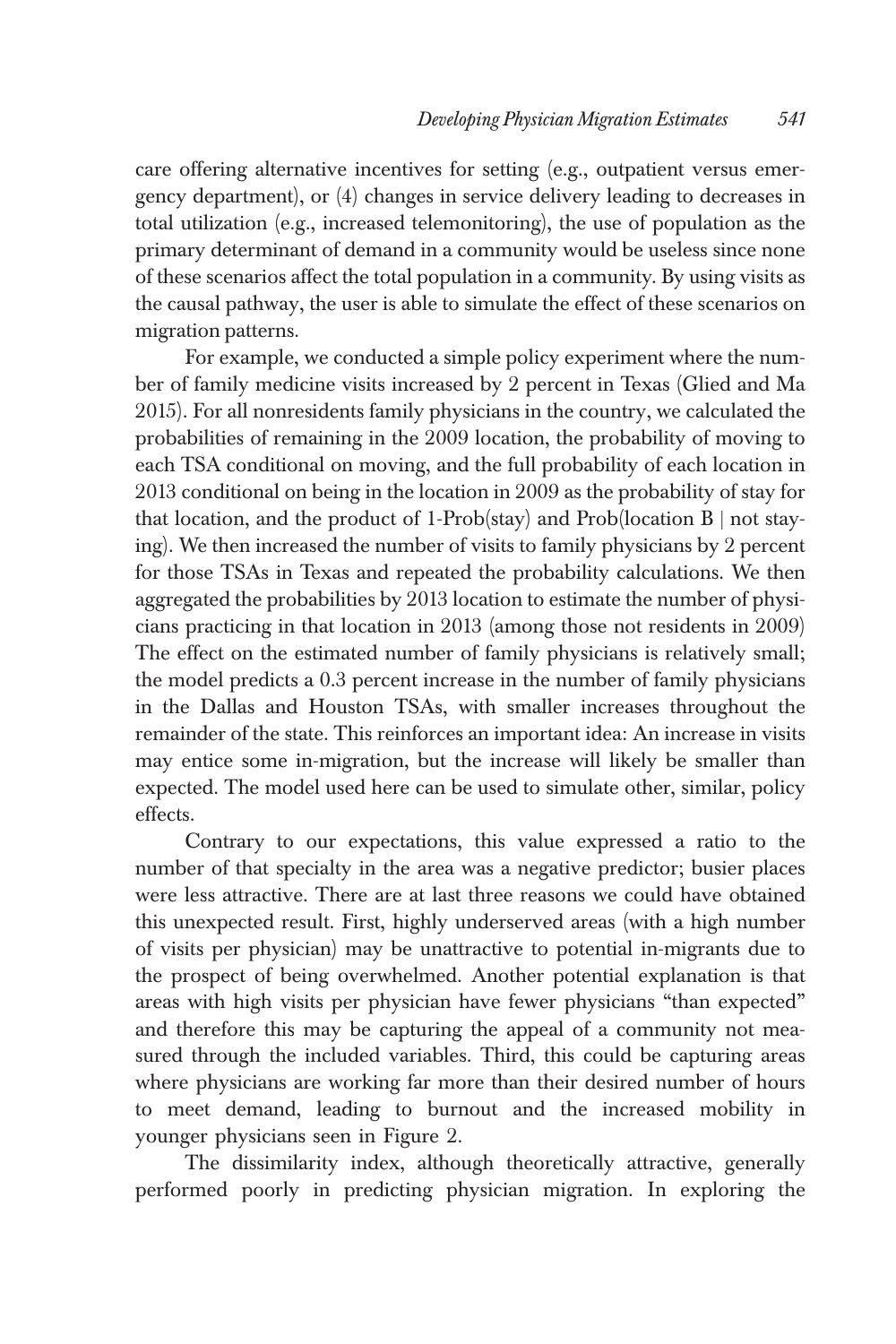effect of individual components, it appears that the individual components have different effects; for example, population density dissimilarity was a positive predictor, but others were mixed, and so it may be that the density dissimilarity is the primary driver—for example, a movement from high-density locations to lower density locations. Likewise, more flexible functional forms may be important; the most dissimilar communities (e.g., New York City and Los Angeles for population-based measures; the Texas TSAs for percent Hispanic) may exert a high degree of leverage on the coefficient. Taking the natural logarithm or decomposing the dissimilarity into components, for example, may change the estimated effect to something more consistent with theory.

This study has some limitations. First, the utilization measures are estimated and may not be known to the physician when making location decisions. However, the estimated utilization generally performed similar to but slightly better than the total population in predicting behavior. The model does not account for the interactions between the specialties, or nonphysician clinicians (e.g., nurse practitioners, physician assistants). It could be the case that the utilization does not accurately account for the trade-off between specialties with a fair amount of overlap. Our statistical model makes a number of simplifying assumptions, including that the stay decision is made irrespective of other alternatives (the physician makes her decision based solely on her current location rather than the appeal relative to other possible locations) and the independence of irrelevant alternatives in the conditional logit model. Both could lead to inconsistent results if the assumptions are wrong. Finally, additional information on the physician (e.g., marital status, medical school information) was not available on this particular dataset and would likely provide further explanatory power. For example, previous work has shown that IMGs reduce rural physician shortages (Baer et al. 1998) and are more likely to move (Ricketts 2013a, b); failure to account for these differences could influence the conclusions. Extensions to the model could include more details on the practice setting of the physician, which was not available in our extracted dataset.

The general approach here could help improve modeling of diffusion in physician workforce models. Notably, the inclusion of estimated number of visits enables easier policy simulation within the framework of the model. Future diffusion models could include other policy variables affecting migration such as malpractice environment or Medicaid payment rates. Likewise, this approach would enable estimation of the long-run effect on supply of, for example, residency expansions or National Health Service Corps sites in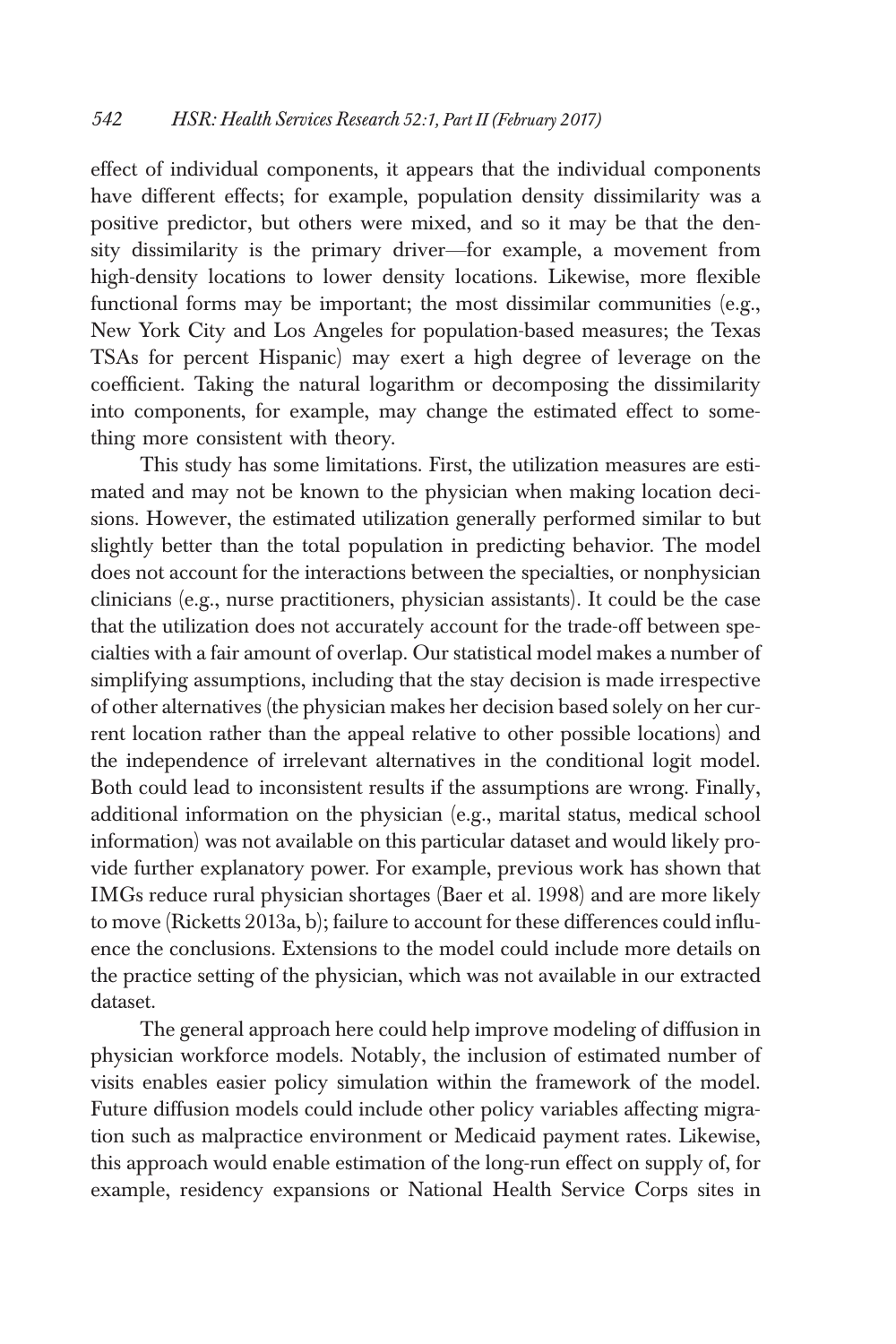specific locations. By improving the performance of the models at our disposal, we can better inform workforce policy.

## ACKNOWLEDGMENTS

Joint Acknowledgments/Disclaimer Statement: This work was funded through a HRSA Cooperative Agreement U81HP26495-01-00: Health Workforce Research Centers Program. The information, conclusions, and opinions expressed in this manuscript are those of the authors, and no endorsement by NCHWA, HRSA, HHS, or the University of North Carolina is intended or should be inferred. HRSA does not require review of the work or approval of the work, but we plan to give our Project Officer advance notice of the publication of this paper.

Disclosure: None. Disclaimer: None.

## **NOTE**

1. The TSAs most dissimilar and their most outlier values were Manhattan and Bronx, NY (population density), El Paso, McAllen, and Harlingen, TX (percent Hispanic), and Los Angeles, CA (population).

## **REFERENCES**

- Baer, L. D., T. C. Ricketts, T. R. Konrad, and S. S. Mick. 1998. "Do International Medical Graduates Reduce Rural Physician Shortages?" Medical Care 36 (11) : 1534–44.
- Chen, F., M. Fordyce, S. Andes, and L. G. Hart. 2010. "Which Medical Schools Produce Rural Physicians? A 15-Year Update." Academic Medicine: Journal of the Association of American Medical Colleges 85 (4): 594–8.
- Cohen, J. J. 2006. The Role and Contributions of IMGs: A U.S. Perspective. Academic Medicine: Journal of the Association of American Medical Colleges 81 (2): S17–S21.
- Cooper, R. A., T. E. Getzen, and P. Laud. 2003. "Economic Expansion Is a Major Determinant of Physician Supply and Utilization." Health Services Research 38 (2): 675–96.
- Dartmouth Institute for Health Policy and Clinical Practice. HRR Boundaries. Datafile available at<http://www.dartmouthatlas.org/tools/downloads.aspx?tab=39>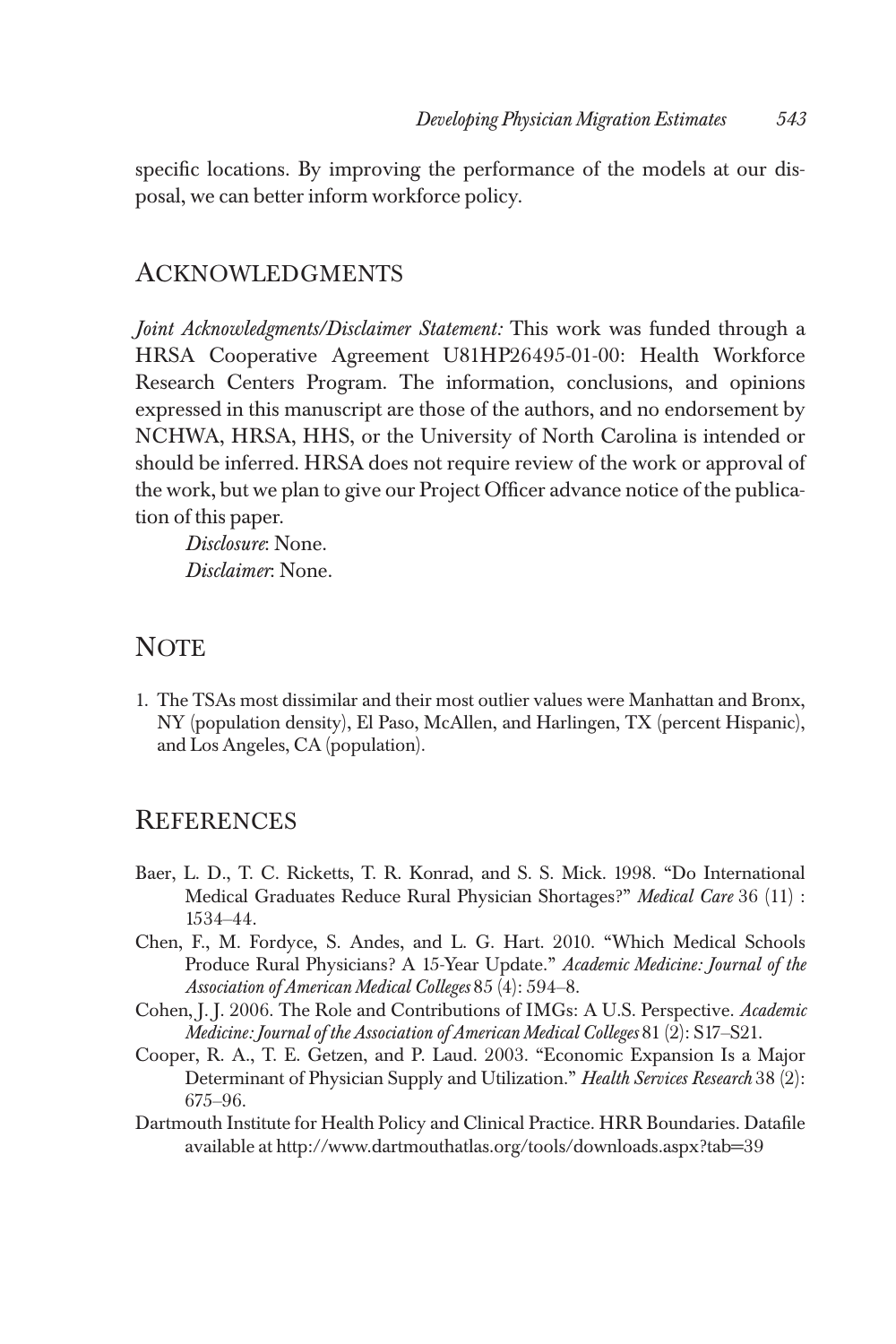- Eden, J., D. Berwick, and G. Wilensky. 2014. Graduate Medical Education That Meets the Nation's Health Needs. Washington, DC: Institute of Medicine of the National Academies.
- Glied, S., and S. Ma. 2015. "How Will the Affordable Care Act Affect the Use of Health Care Services?" New York: The Commonwealth Fund. Available at [http://](http://www.commonwealthfund.org/publications/issue-briefs/2015/feb/how-will-aca-affect-use-health-services) [www.commonwealthfund.org/publications/issue-briefs/2015/feb/how-will-aca](http://www.commonwealthfund.org/publications/issue-briefs/2015/feb/how-will-aca-affect-use-health-services)[affect-use-health-services](http://www.commonwealthfund.org/publications/issue-briefs/2015/feb/how-will-aca-affect-use-health-services)
- Health Resources and Services Administration. 2014. Projecting the Supply of Non-Primary Care Specialty and Subspecialty Clinicians: 2010–2025. Health Resources and Services Administration. Available at [http://bhpr.hrsa.gov/healthworkforce/](http://bhpr.hrsa.gov/healthworkforce/supplydemand/usworkforce/clinicalspecialties/index.html) [supplydemand/usworkforce/clinicalspecialties/index.html](http://bhpr.hrsa.gov/healthworkforce/supplydemand/usworkforce/clinicalspecialties/index.html)
- Holmes, G. M. 2005. "Increasing Physician Supply in Medically Underserved Areas." Labour Economics 12 (5): 697–725.
- Holmes, G. M., M. Morrison, D. E. Pathman, and E. Fraher. 2013. "The Contribution of "Plasticity" to Modeling how a Community's Need for Health Care Services Can Be Met by Different Configurations of Physicians." Academic Medicine: Journal of the Association of American Medical Colleges 88 (12): 1877–82.
- IHS Inc. 2015. The Complexities of Physician Supply and Demand: Projections From 2013 to 2025. Prepared for the Association of American Medical Colleges. Washington, DC: Association of American Medical Colleges. Available at [https://www.aamc.](https://www.aamc.org/download/426242/data/ihsreportdownload.pdf) [org/download/426242/data/ihsreportdownload.pdf](https://www.aamc.org/download/426242/data/ihsreportdownload.pdf)
- Institute of Medicine (IOM). 2014. Graduate Medical Education That Meets the Nation's Health Needs. Washington, DC: The National Academies Press.
- Kaufman, A., and C. Alfero. 2015. "A State-Based Strategy for Expanding Primary Care Residency." Health Affairs Blog [accessed on August 23, 2016]. Available at [http://healthaffairs.org/blog/2015/07/31/a-state-based-strategy-for-expanding](http://healthaffairs.org/blog/2015/07/31/a-state-based-strategy-for-expanding-primary-care-residency/)[primary-care-residency/](http://healthaffairs.org/blog/2015/07/31/a-state-based-strategy-for-expanding-primary-care-residency/)
- Pathman, D. E., T. R. Konrad, R. Schwartz, A. Meltzer, C. Goodman, and J. Kumar. 2012. Evaluating Retention in BCRS Programs Final Report. Chapel Hill, NC: The University of North Carolina at Chapel Hill/Quality Resource Systems, Inc.
- Phillips, R. L., M. S. Doodoo, S. Petterson, I. Xierali, A. Bazemore, B. Teevan, K. Bennett, C. Legagneur, J. Rudd, and J. Phillips. 2009. Specialty and Geographic Distribution of the Physician Workforce: What Influences Medical Student and Resident Choices? Washington, DC: The Robert G. Graham Center. Available at [http://](http://www.graham-center.org/dam/rgc/documents/publications-reports/monographs-books/Specialty-geography-compressed.pdf) [www.graham-center.org/dam/rgc/documents/publications-reports/monographs](http://www.graham-center.org/dam/rgc/documents/publications-reports/monographs-books/Specialty-geography-compressed.pdf)[books/Specialty-geography-compressed.pdf](http://www.graham-center.org/dam/rgc/documents/publications-reports/monographs-books/Specialty-geography-compressed.pdf)
- Rao, J. N. K. 2003. Small Area Estimation. Hoboken, NJ: John Wiley.
- Ricketts, T. C. 2010. "The Migration of Surgeons." Annals of Surgery 251 (2): 363–7.
- ———————. 2013a. "The Migration of Physicians and the Local Supply of Practitioners: A Five-Year Comparison." Academic Medicine 88 (12): 1913–8.
- ———————. 2013b. "The Migration of Physicians and the Local Supply of Practitioners: A Five-Year Comparison." Academic Medicine: Journal of the Association of American Medical Colleges 88 (12): 1913–8.
- Ricketts, T. C., L. J. Goldsmith, G. M. Holmes, R. Randolph, R. Lee, D. H. Taylor, and J. Ostermann. 2007. "Designating Places and Populations as Medically